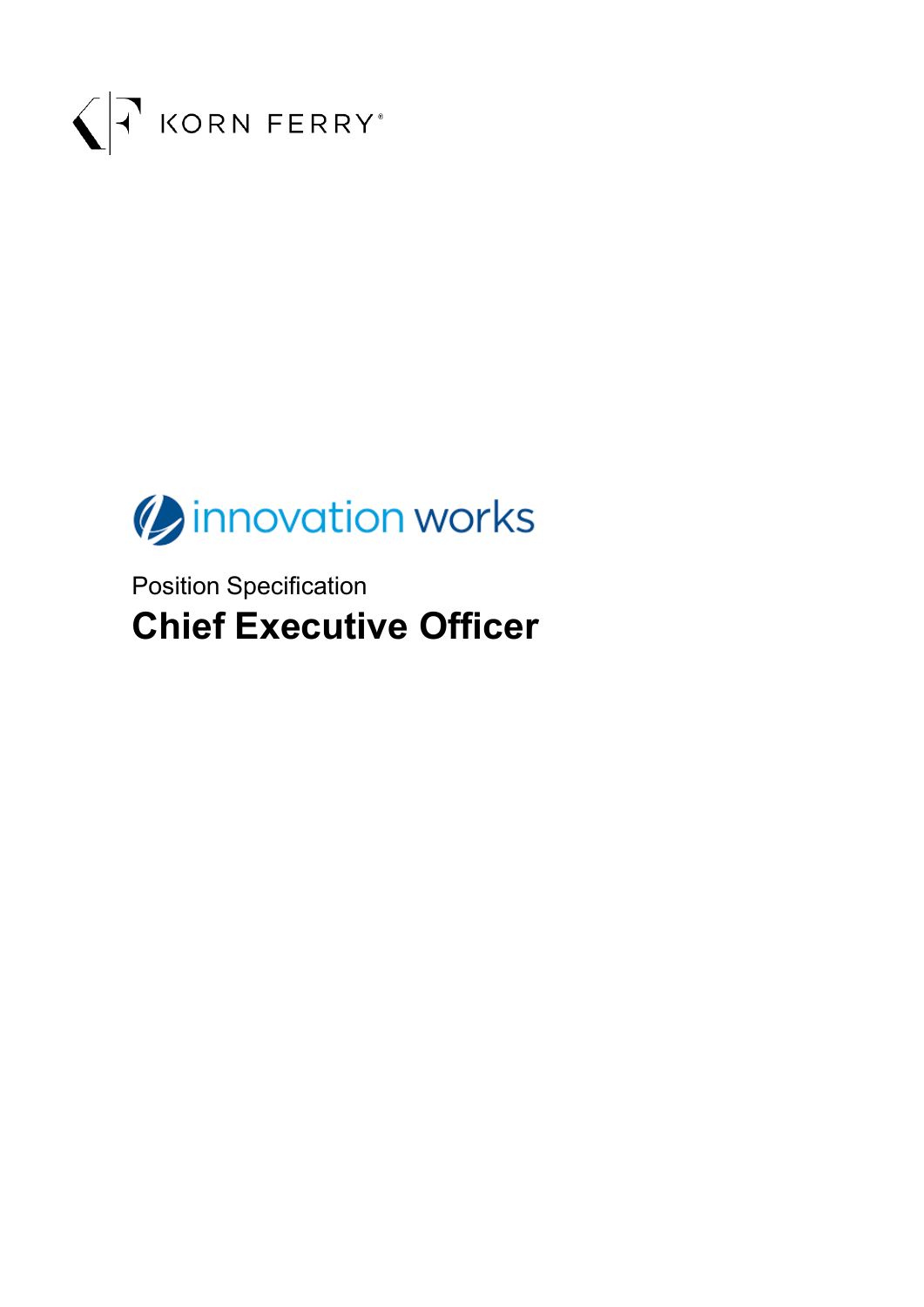# **POSITION SPECIFICATION**

| <b>Position</b>                  | <b>Chief Executive Officer</b>   |
|----------------------------------|----------------------------------|
| Organization                     | <b>Innovation Works</b>          |
| Location                         | Pittsburgh, PA                   |
| <b>Reporting</b><br>Relationship | <b>Board of Directors</b>        |
| Website                          | https://www.innovationworks.org/ |

## **THE OPPORTUNITY**

The CEO of Innovation Works will be a leading voice and catalyst for the tech start-up and entrepreneurial ecosystem in the vibrant and high-growth economy of Southwestern PA. Building on Innovation Works' reputation as the largest seed stage investor in the region and one of the most active pre-seed/seed investors in the U.S., the CEO will drive forward bold aspirations for the region to become one of the top 5 tech hubs in the country.

In partnership with a collaborative and committed Board of Directors, staff, entrepreneurs, investors, venture capital firms, foundations, university officials, community stakeholders, and government entities the CEO will consistently evolve, innovate and anticipate trends to meet the needs of the region's entrepreneurs. With trusted acumen in start-up, high-growth business environments, strategic planning, people leadership, and investment attraction, the CEO will be central in advancing job creation, building wealth, and stewarding a thriving startup community.

#### **THE ORGANIZATION**

Innovation Works (IW) is one of the nation's leading and fasted growing non-profit venture development organizations. Located in Pittsburgh, Pennsylvania, IW's mission is to create a nationally prominent, inclusive, entrepreneurial ecosystem in Southwestern PA. Innovation Works fulfills this mission by providing startups with direct investment, business expertise, and access to critical resources. In addition, IW plays a catalytic role in promoting, educating and networking the region's entrepreneurs, investors, mentors, and other stakeholders.

Prominent alumni companies include Wombat Security, Blue Belt Technologies, ModCloth, The Zebra, Cognition Therapeutics, and Vivisimo, to name a few.

Through integrated programs, Innovation Works provides risk capital, business expertise, and other resources to high potential companies with the greatest likelihood of regional economic impact. The combination of Innovation Works' early-stage investments and the hands-on guidance of its experienced business team helps companies commercialize their innovative technologies, gain critical early customers, develop strategies to maximize their competitive edge, and form relationships with other investors and advisors who can help these companies attract additional capital to enable growth. IW's accelerator programs – AlphaLab, AlphaLab Gear, and AlphaLab Health – have been named among the best in the country.

Innovation Works also fuels early-stage companies across Southwestern PA through Riverfront Ventures, a \$24M venture fund formed by IW in 2013. Riverfront invests in earlystage technology companies in Southwestern Pennsylvania raising financing rounds led by institutional investors.

#### *The Ben Franklin Partnership*

Innovation Works is the Ben Franklin Technology Partner of Southwestern Pennsylvania. The Ben Franklin Partnership was created by the Pennsylvania General Assembly in 1982, and reauthorized as the Ben Franklin Technology Development Authority in 2001. The specific focus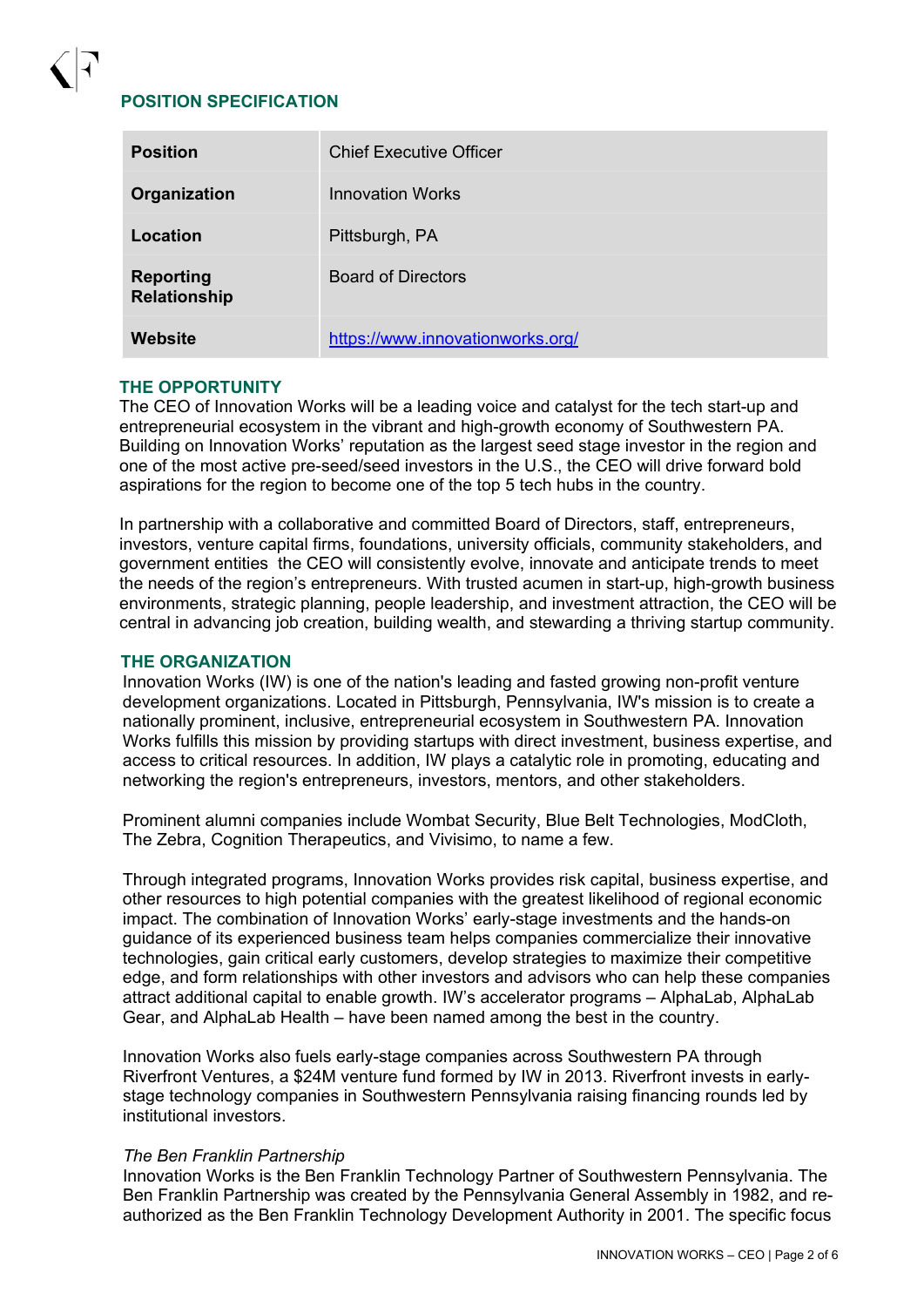

of the partnership is the creation and expansion of leading, high-growth companies to anchor a prosperous economy through the application and commercialization of advanced technologies and practices.

Through four regional centers, the partnership links public, private, and educational resources to ensure technology companies have efficient access to capital, expertise, and resources to grow successfully in Pennsylvania. The centers include Innovation Works, BFTP of Central and Northern PA, BFTP of Northeastern PA, and BFTP of Southeastern PA. Based on the specific needs and assets of their region, each center independently develops and executes strategies to increase the vitality of the technology economy, expand employment opportunities, and attract and retain skilled workers and intellectual capital for the Commonwealth.

Innovation Works is funded by the Pennsylvania Department of Community and Economic Development (DCED), private foundations, federal agencies, private corporations, and individuals.

Since its founding, IW has attracted significant capital to Southwestern PA, including more than \$3 Billion in total follow-on funding for IW Seed Fund and Accelerator companies. Today, Innovation Works brings forth more than \$300 Million in follow-on funding for IW Seed Fund and accelerator companies annually.

#### **WHAT YOU WILL DO**

The primary role of the CEO is to lead the organization's efforts to create a nationally prominent, inclusive, entrepreneurial tech economy in Southwestern PA. As chief strategist, spokesperson and fundraiser, this person will combine internal business management with a strong external focus, including organizational strategy, operational planning, budgeting, and execution with internal and external partners. The CEO will also serve as Managing Director for Riverfront Ventures.

Partnering with a talented and hardworking staff, inclusive of direct reports (Chief Investment Officer, Controller, Chief Operating Officer, Vice President of Community Development and Communications, Vice President of HR & Inclusion, Vice President of Business Development, and an Executive Assistant), the CEO will have the following key responsibilities:

*Organizational Leadership, Assessment, and Management*

- Lead the senior management team in planning business objectives, developing organizational policies, coordinating functions and operations between departments, and establishing responsibilities and procedures for attaining objectives.
- Ensure high levels of employee morale and productivity with a focus on recruiting and retaining the best talent and achievement of goals.
- Steward an internal culture that values diversity, equity, and inclusion.
- Provide strategic and tactical direction for the organization's investment programs to ensure continued growth.
- Collaborate with the other statewide Ben Franklin Technology Partners to ensure that the Ben Franklin Program achieves its statewide mission and maintains ongoing support from Pennsylvania's elected officials.
- Work with the Ben Franklin Technology Development Authority Board and key staff at the Dept. of Community and Economic Development to ensure that the Partnership and IW are in alignment with the administration's objectives and goals.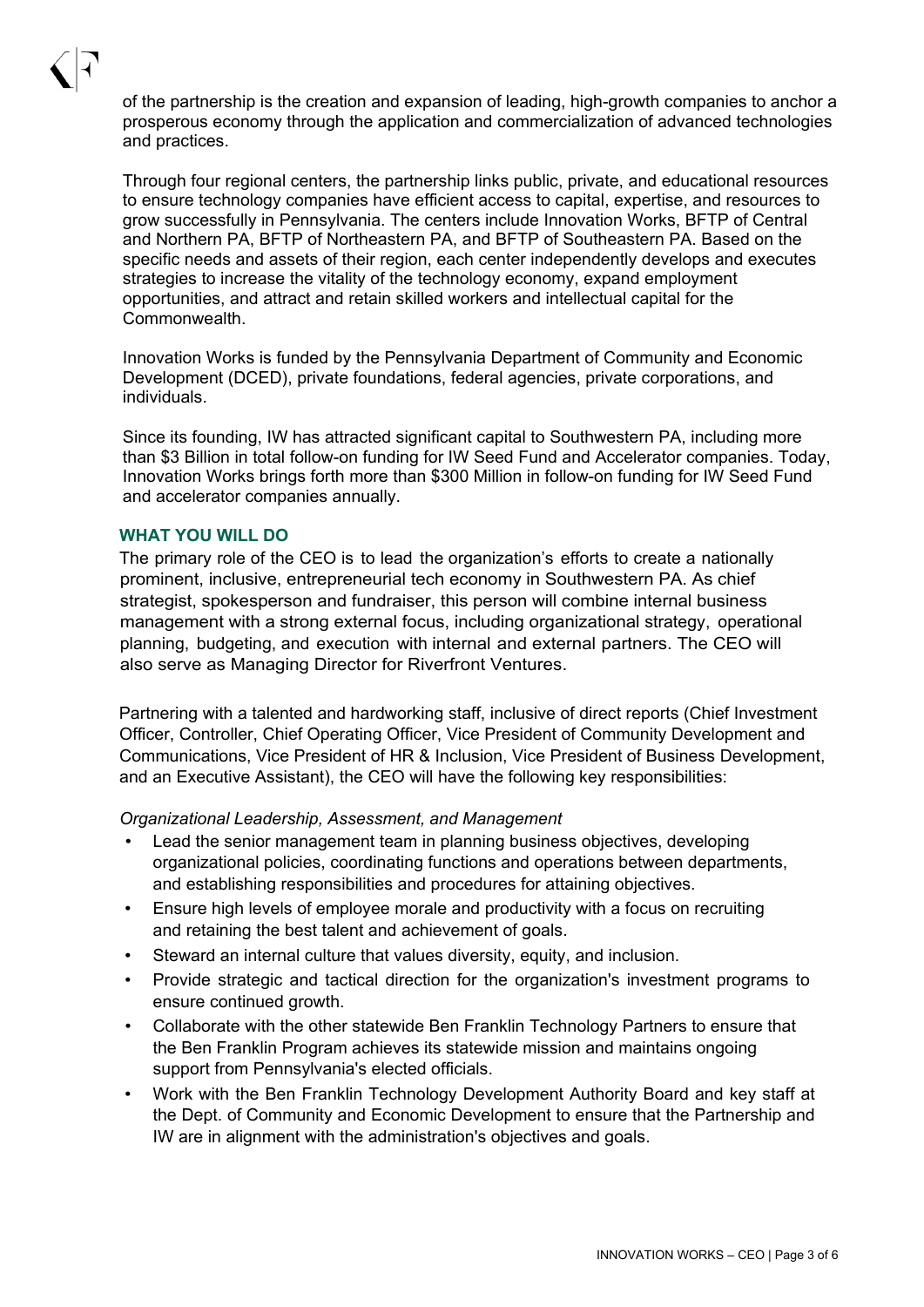

## *External Relations and Investment Attraction*

- Manage and enhance the relationship between the organization and key policymakers in Harrisburg and with regional leaders.
- In collaboration with three other statewide Ben Franklin centers in Philadelphia, Lehigh Valley, and State College, lead statewide strategic initiatives, including legislative advocacy and messaging.
- Develop, direct, and coordinate new and diversified funding programs from state, local, federal, and/or educational organizations.
- Through strategic partnerships with business, financial institutions, academic institutions, and other sources, provide support to emerging and existing technology-based companies.
- Plan and develop education and public relations programs to emphasize IW's role as the region's leading advocate for technology entrepreneurs and fostering innovation to promote long-term regional economic competitiveness.
- Enhance the organization's national, state, and regional identity and position.
- Convene mission-aligned local, regional, and state leaders to improve the entrepreneurial environment in western Pennsylvania.

# *Board Development and Governance*

- Work with the IW Board of Directors and key management to refine the vision, mission, and strategic objectives of the organization, as appropriate.
- Conduct regular operational reviews with the IW Board of Directors to ensure that the organization pursues its mission and accomplishes its strategic objectives on budget and on time.

# *Financial Planning, Budgeting, and Oversight*

- Oversees financial policies and goals that maintain the fiscal success of the organization.
- Ensures transparency and regular communication with the Board of Directors regarding financial planning, oversight, and financial decision-making.

# **WHO YOU ARE**

The Chief Executive Officer of Innovation Works must have proven and trusted leadership skills, clear vision, and proven ability to lead a complex business. The successful candidate will ideally have entrepreneurial business experience and broad technology industry knowledge. A background in investment and economic development are desired.

The ideal candidate will have strong interpersonal and leadership skills and the ability to collaborate with others to drive the growth of the regional tech economy.

Preferred professional background and experiences include:

- Demonstrated leadership role as a general manager of a complex enterprise in the public or private sector business community role with P&L responsibility, with a preference for revenues of \$20M+ and assets of \$50M.
- Experience and/or exposure to the successful growth of technology companies. Ideally, direct experience in the creation, funding, growth of early-stage technology companies, and/or commercialization of novel innovations.
- Broad knowledge and expertise in information technology, entrepreneurship, manufacturing, life sciences, economic development and/or venture capital with understanding of the unique needs and challenges of businesses.
- Leadership in raising capital for a business and/or business development initiatives.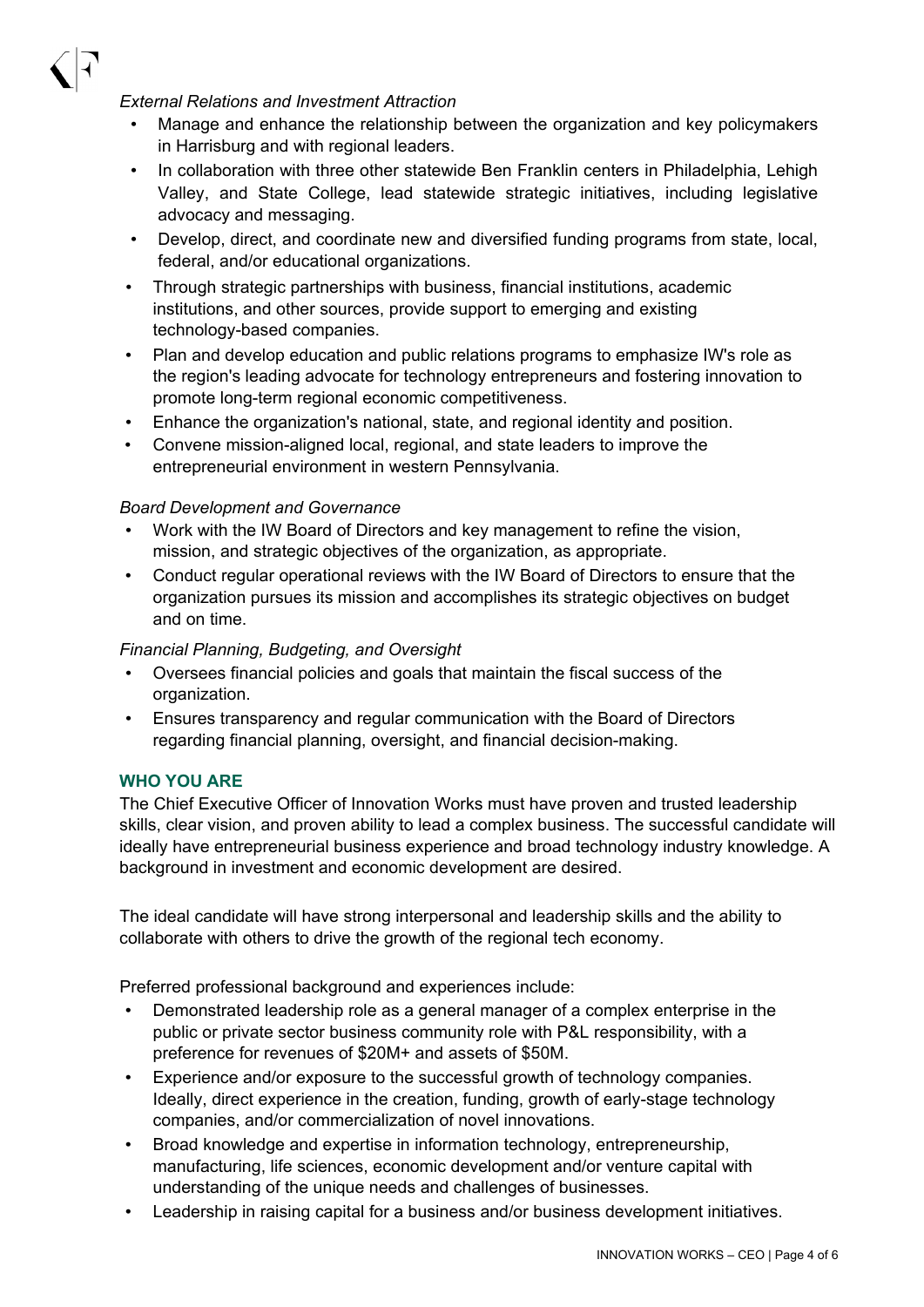- 
- Experience investing in companies and has the business acumen to evaluate business and investment opportunities.
- Ability to influence and lead with integrity and confidence.
- Track record in managing, empowering, and inspiring a diverse, intergenerational team of 20+ professionals.
- Excellent communications skills at all levels, from the board, executive team, and external constituents to employees; experience working with media partners; skilled in presenting complex issues.
- Track record of achieving organizational objectives through effective board management.
- Experience in leveraging skills, forging alliances, and building coalitions with diverse political and business communities to improve the results of an organization
- Knowledge of public policy and managing relationships with elected officials.
- Passion for the Pittsburgh region and experience in economic development.

## *Essential Characteristics*

- Self-assured with superlative communications and presentation skills to enable Innovation Works to present and promote Ben Franklin Technology Partners (BFTP)'s mission effectively to a wide variety of constituents.
- Energetic, action-oriented, and decisive leader with a sense of urgency who builds and retains a very competent, highly effective team while maintaining a resolute focus on IW's goals.
- Intellectually curious and analytical with talent in identifying critical issues and establishing priorities.
- Flexible, "big-picture" thinker and creative problem-solver with strong attention to detail and delivery of quality-based solutions to address crises and challenges.
- Savvy in building collaborative and team-based relationships.
- Insightful, self-aware executive, with ability to assess people's skills and identify pairings to complement his/her own strengths and weaknesses.

## *Personal Qualities*

- Start-up, roll up your sleeves mentality.
- Collaborative style, with ego in check.
- Bright, articulate, and compelling speaker.
- Transparent communicator, able to interact with academia, industry, and government.
- Politically astute.
- Highly productive and driven to succeed.
- Persuasive.
- Inclusive and respectful.
- Highest personal and professional standards and integrity.

## **EDUCATION**

Candidates of all degree and academic certification levels are welcomed. Candidates with the requisite professional experiences, skills and values outlined in this position specification are encouraged to apply.